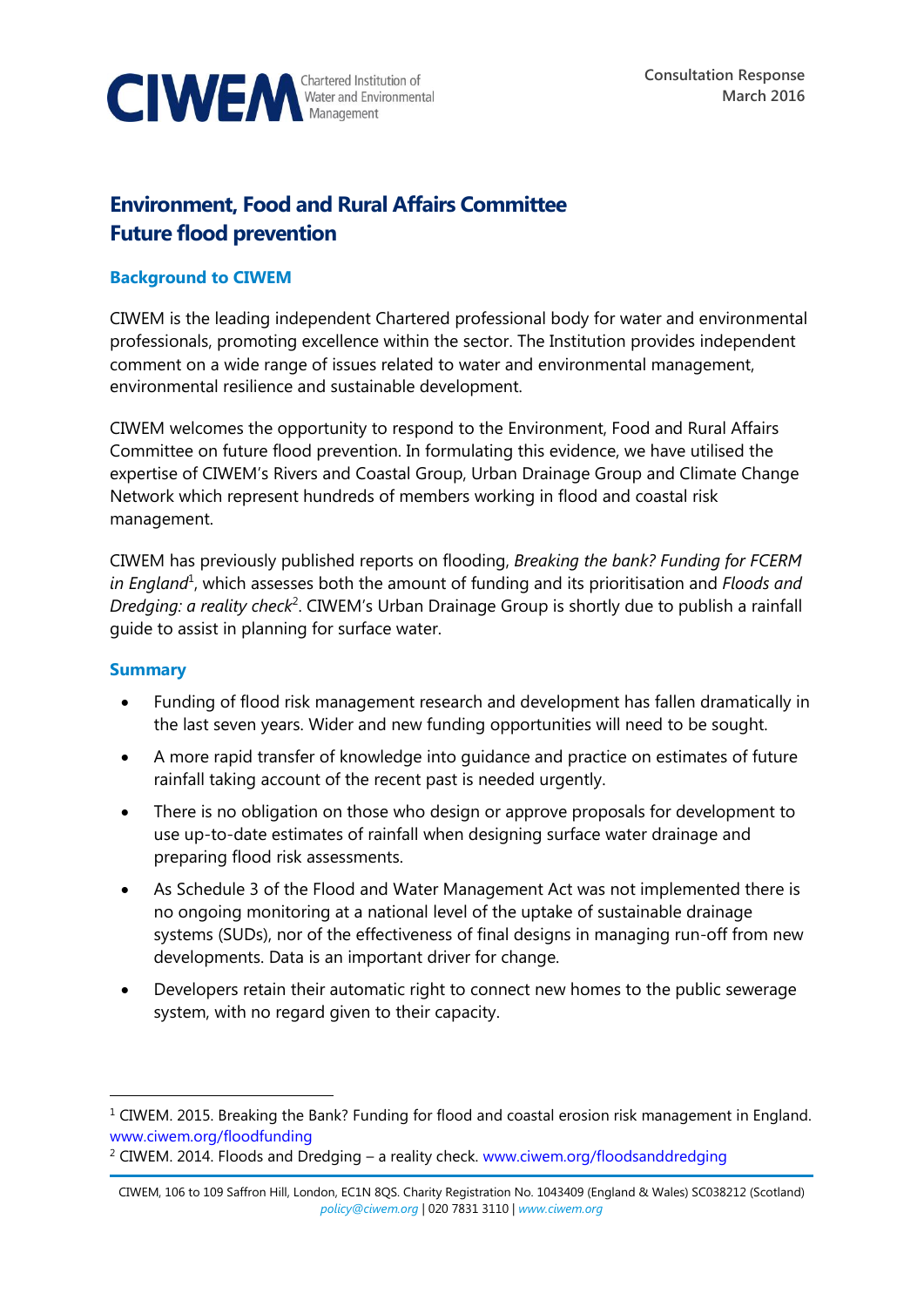- There are also no implications for a developer if they build inappropriate development or increase flood risk to third parties as a result of the development.
- CIWEM considers that the current priorities for allocating funds for flood defence schemes are appropriate, however partnership funding needs to be monitored to ensure it is delivering enough schemes and helping the most vulnerable.
- More work is needed to improve funding mechanisms for natural flood management measures and enhancing opportunities for storing water in upstream catchment areas.

## **Answer to consultation questions**

 $1.$ Predicting the future: Are the Environment Agency and Met Office models that predict rainfall patterns and the likelihood of future floods fit for purpose - and do they correctly calculate the costs of future flooding to communities?

The long term management of flooding should be based on evidence and the latest science and understanding. To continue to move forward in our understanding and techniques, stability in R&D funding is required. Recent figures show that funding for R&D to improve flood forecasting and defences has fallen by 62 per cent in the last seven years and there is now a large and increasing backlog of research waiting to get funding.

There is an issue around the time taken for knowledge generated from research to reach implementation in practice. The Government should consider whether the standard methods of estimating flood likelihood are appropriate and whether the current methods need updating. For example the Extreme Rainfall project funded by Defra and the Environment Agency was completed in 2009 but it took around six years for the methods to be available for use in practice through an update of the Centre for Ecology and Hydrology Flood Estimation Handbook (the handbook and software is the industry standard for estimating UK flood risk).

The original research was carried out prior to the 2009 flooding and the 2015/6 flooding in Northern England and so it lacks any influence in the statistics that these more recent exceptional events have occurred. Given the concerns about "unprecedented" rainfall in the current winter's floods; a more rapid transfer of knowledge into practice on estimates of future rainfall taking account of the recent past is needed urgently.

Moreover, there is no obligation on those who design or approve proposals for development to use up-to-date estimates of rainfall when designing surface water drainage and preparing flood risk assessments.

The recent guidance from the Environment Agency – '*Adapting to climate change: guidance for risk management authorities*' (updated February 2016) is not fit for purpose for calculating extreme rainfall. The Environment Agency is right to point out that the values in Table 4 are for daily maxima and that "it is not possible to provide guidance on how rainfall at hourly timescales may change". Unfortunately it is these changes at hourly timescales which are especially important when assessing the performance of urban drainage systems. Previously, and in the absence of better advice, urban drainage practitioners have erroneously applied these uplifts for drainage design.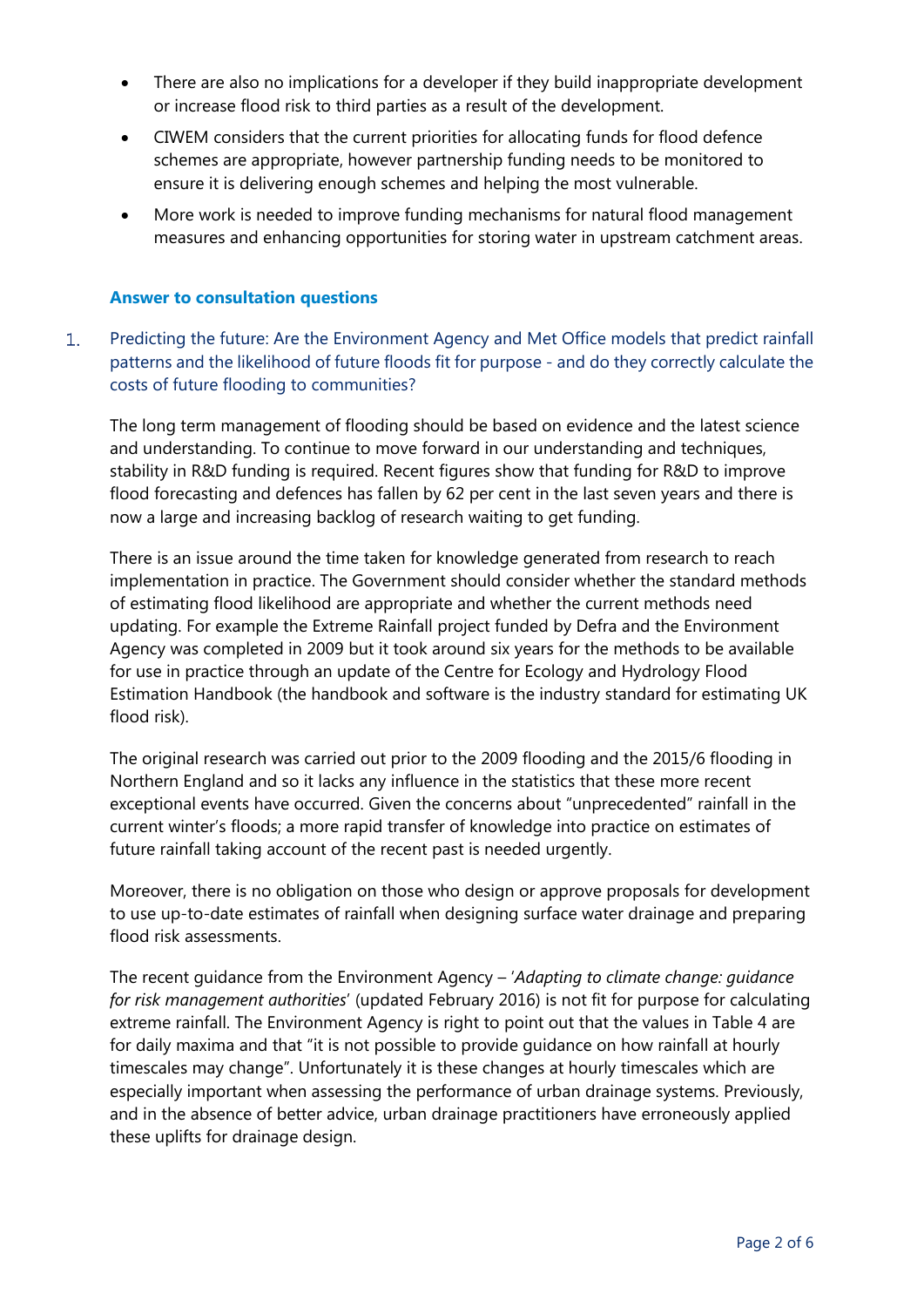The latest climate science<sup>3</sup> suggests that future extreme rainfall may be higher than existing UK climate change allowances for rainfall intensity, largely due to summer convective storms such as those experienced in 2007 and 2012. Sub-daily intensities are likely to increase at a higher rate than daily intensities because of the impact of phenomena such as intense convective cells.

The water and sewerage companies have recognised this and conducted research (in collaboration with the Met Office) in 2015 to develop alternative change factors specifically for urban drainage and for different UK regions. This work via UK Water Industry Research is being extended into 2016 to provide greater coverage in England and the wider UK.

It is unfortunate that the Environment Agency has not recognised this latest science and identified the problems of using UKCP09 for drainage design. SEPA have done so and included the UKWIR values in their latest guidance. There is now a difference of approach in Scotland and England. CIWEM's Urban Drainage Group is shortly to publish a rainfall guide which includes a discussion of climate change and how its effect can be considered for urban drainage systems.

CIWEM is also concerned that the next UKCP (UKCP18) which is currently being developed by the Met Office and others may miss opportunities to integrate value-added information such as river flows and flood heights which are the main utility to flood practitioners. As a result it may be some years until this information is on the market and available to practitioners.

There is also a need to look at the response of the synoptic scale meteorology over the North Atlantic to the gradual warming of the climate (including jet stream, storm generation and frequency, storm track etc.) and the possibility for "tele-connection" to disturbances further afield (e.g. the Pacific el Niño events).

#### Protecting communities and infrastructure: How adequately do defences protect communities  $2.$ and agricultural land from floods and do current funding arrangements target spending in the right way?

Flood risk management infrastructure reduces the risk of flooding. It does not prevent all flooding and there could be an event that overwhelms infrastructure. When FRM infrastructure is overwhelmed the instant reaction of many is that it has failed, even if it has protected a community on several occasions.

Clear priorities have been set for the Environment Agency by successive governments: the top priority is protecting lives; the second is protecting people's homes and people's businesses; and the third is to protect as much agricultural land as is possible. These are reflected in policies that allocate money, which are formulated to provide the best value for money, deliberately protect the most vulnerable and incentivise those that are able to, to

 $\overline{a}$ 

<sup>3</sup> Dale, Luck, Fowler et al. New climate change rainfall estimates for sustainable drainage. *Engineering Sustainability.* Part of UK Water Industry Research's programme of climate change related projects. *[https://www.researchgate.net/publication/284546535\\_New\\_climate\\_change\\_rainfall\\_estimates\\_for\\_sustai](https://www.researchgate.net/publication/284546535_New_climate_change_rainfall_estimates_for_sustainable_drainage) [nable\\_drainage](https://www.researchgate.net/publication/284546535_New_climate_change_rainfall_estimates_for_sustainable_drainage)*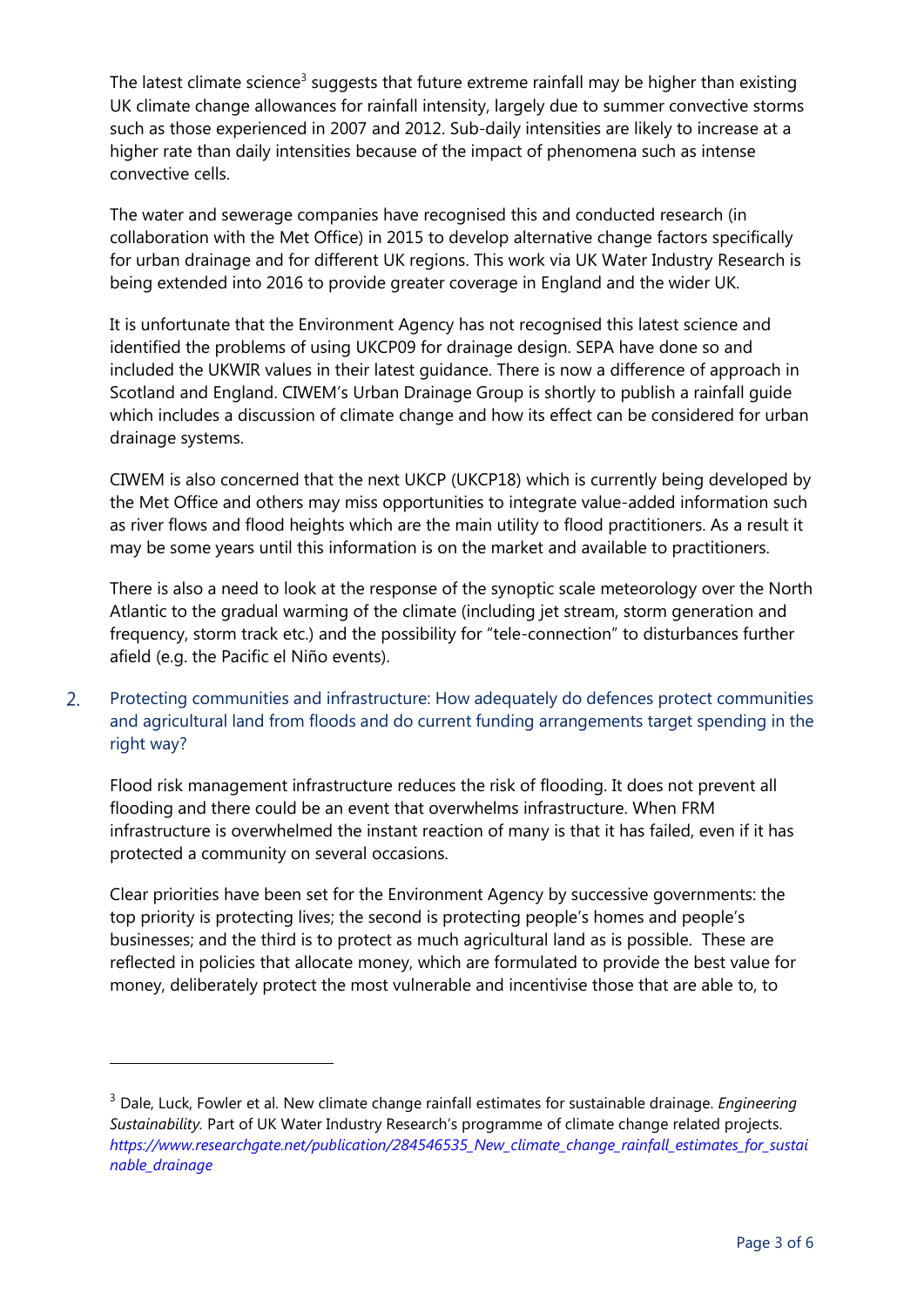increase their resilience. On balance CIWEM considers that the current priorities for allocating funds for schemes are appropriate.

The comparative value of property versus land per square metre makes farmland more of a challenge to protect. For instance, a single house valued at £200k might only need 10 or 20 metres of flood embankment to protect it. Yet the same value of farmland could be 12 hectares and likely to need at least 300m of flood embankment.

Many have questioned the lack of an outcome measure for critical infrastructure. However the benefit cost ratio is influenced by all economic benefit, as calculated in the Multi Coloured Manual<sup>4</sup>, and this does therefore take critical infrastructure into account. Yet the costs, for example of a road being flooded, are relatively low as they are calculated by the increased time of travel for passengers due to the diversion. A road therefore needs to be very busy, have a long diversion, and flood frequently to accrue significant economic benefits. The current funding model for flood risk management schemes does not significantly encourage Defra funded schemes to include critical infrastructure unless it is relatively inexpensive to do so. This is a deliberate decision to create the right incentives for operators to invest themselves in infrastructure resilience, rather than rely on the taxpayer to pay.

However the current funding regime depends on partnership funding contributions. This means that schemes are not delivered in order of priority, moreover they are delivered in order of which community can attract third party funding. Whilst the partnership funding calculator provides additional funding to deprived areas of the country, it does not offset the fact that deprived communities are less likely to be able to raise partnership funding contributions.

CIWEM supports the emphasis on partnership funding as it aims to increase the number of schemes being supported, increases local choice and should lead to an increase in external contributions. It introduces the concept that beneficiaries should contribute towards schemes from which they derive gain, which would not otherwise go ahead. However it does not yet appear that enough schemes are attracting partnership funding and this needs to be monitored to see if other measures are needed to encourage, for example, private companies to contribute. The Government needs to assess the many communities that cannot attract additional funding and will not benefit from a scheme under the current regime.

 $\overline{3}$ . Managing water flows: How effectively do Defra and the Environment Agency's policies encourage innovative approaches to managing risk such as slowing the flow of water in urban and rural river catchment areas and promoting water storage?

Defra and Environment Agency policies, namely *Making Space for Water* and the *Catchment Based Approach*, positively promote the use of a variety of flood risk management techniques and working with nature. However the current mechanisms for securing Government funding for flood risk management schemes (FCERM Grant in Aid) is not aligned to these policies. To attract grant in aid, a business case must be submitted to demonstrate the costs and benefits of a scheme. There is an inherent difficulty with quantifying the benefits of natural flood

-

<sup>4</sup> Middlesex University. 2013. Multi-coloured Manual. London Flood Hazard research centre. Routledge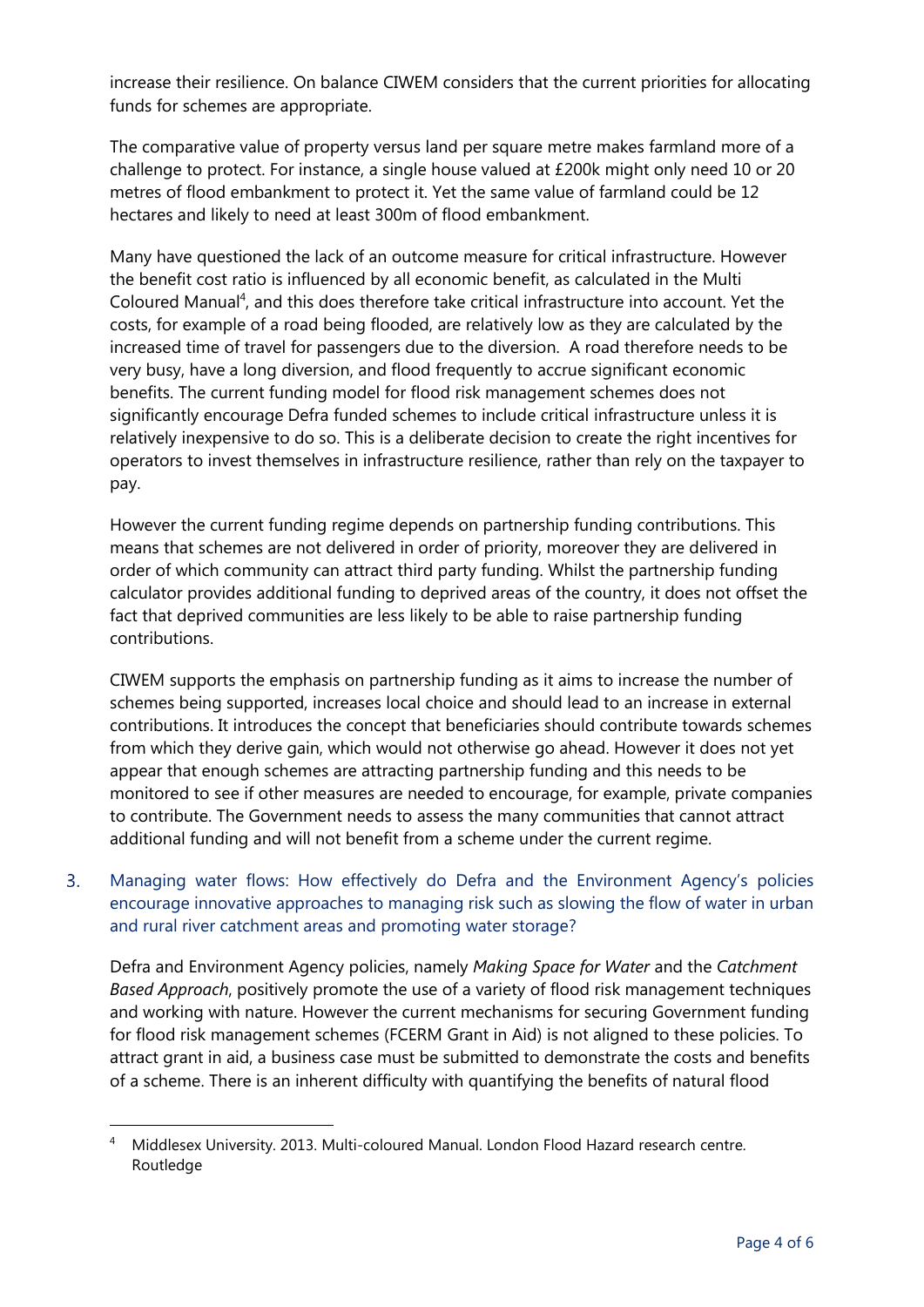management measures, for example how does one quantify the benefit of planting 1000 trees 10km upstream of a town, yet it would clearly be of benefit. More work is needed to improve funding mechanisms for natural flood management measures and enhancing opportunities for storing water in upstream catchment areas.

There is beginning to be a more positive approach and dialogue towards the way that agricultural land is considered in flood risk management. The catchment based approach and payment for ecosystem services could assist in paying farmers to flood farmland where it is better used to store water to protect communities downstream.

There is a tension between high-level policy for flood risk management and the public expectation for flood protection. This can be described as a tension between policies that rely on "resilience" rather than "resistance". There needs to be a focus on the resilience of communities that benefit from defences and those living in flood risk areas to also change attitudes and take self-help measures.

Planning for floods: How well do planning policies ensure new buildings are not put in areas  $\overline{4}$ . of high flood risk nor where they would increase risk to others – and how well do new developments incorporate sustainable drainage and flood-resilient buildings?

Planning policy presents a clear approach to spatial planning on flood risk grounds via the *sequential* and *exception testing* process through the National Planning Policy Framework (NPPF). Planning applications for new developments on sites of greater than one hectare or in Flood Zones 2 and/or 3 need to be accompanied by a flood risk assessment. The FRA needs to demonstrate that the development will: (i) be safe from flood risk, and (ii) not increase flood risk elsewhere, for the lifetime of the development.

However, whilst the policy is well established, there are weaknesses in practice:

Policies and practices for developing in areas at risk of surface water flooding is less well established. The Environment Agency's updated flood map for surface water is a useful tool for identifying risk areas, but the associated guidance advises that it should not be used as a basis for objecting to development and the guidance is less defined.

New development can increase the risk of flooding to neighbouring areas, by displacing fluvial flood water, changing overland flow routes or generating more surface water. Displacement of fluvial floodwater from Main River is considered via a well-established process yet there is no statutory duty in the planning process for considering flood risk from Ordinary Watercourses and groundwater. Lead local flood authorities (LLFAs) are responsible for managing flood risk from these sources but only have a statutory duty for commenting on the surface water flood risk of Major developments.

Service by LLFAs varies significantly across the country with some and not others fulfilling their statutory duties to comment on surface water matters of Major developments. Many do not have the adequate resources and skills.

The implementation of Schedule 3 of the Flood and Water Management Act was shelved by Government. A revised approach was announced based on 'strengthening' the planning system (through the National Planning Policy Framework), to create an 'expectation' that major planning applications (i.e. those of ten dwellings or more) would include SUDs.